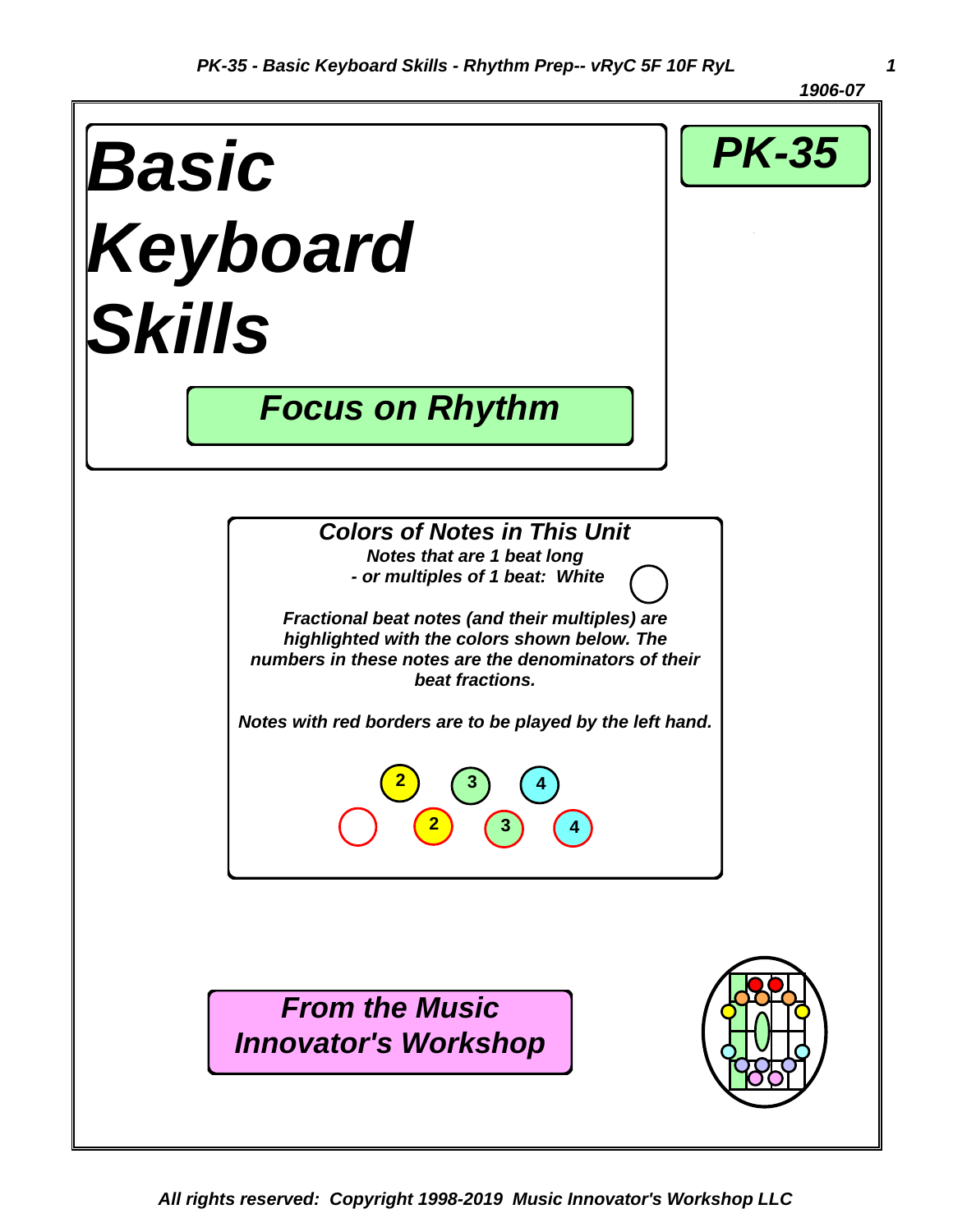#### *About This Unit*

*This unit will help you understand how the notation of rhythm works and provide exercises for learning to play the simpler rhythmic patterns.*

*These exercises will also provide further development of the very important habit of being able to play and remain in 5-finger positions. A starting finger number appears at the beginning of each exercise. The hand should stay in the position started by the finger number for the entire exercise. Finger numbers below Middle C (the C in the green octave group) are for the left hand. Numbers for Middle C and above are for the right hand.*

> *The rhythms covered in this unit have beat lengths of 4, 3, 2, 1, 1/2, 1/3, and 1/4 beats.*

*Below is a description of the labels for vocalizing rhythm that appear next to some notes. These labels are introduced in this unit to help you think about and vocalize the beats shown by the notes. They are used as visual markers and also for saying them aloud when learning to play the rhythm. You can see examples of these labels in the chart on the next page.*

*Label for First Beat of a Measure: BEAT - (all caps) - Symbol: >*

*Label for the Other Beats in a Measure: Beat - Symbol (same): >*

*Label: Stay - Symbol: St This label marks beats that occur while the finger STAYS on the key (holds the key down) while the note is already being sounded. ("Stay" IS a beat!*

*Definition: Pulse - A pulse is a subdivision of a beat. Just as beats subdivide measures; pulses subdivide beats, as in the following labels.*

*Label: and - Symbol: & For 2 pulse beats, & marks the middle of the beat, indicating the start of the 2nd half of the 2 pulse beat (>&). When the underlying pulse is in thirds of a beat, the & marks the start of the 2nd pulse of the 3 pulse beat (>&a) - pronounced "Beat and uh."*

*Label: a Pronounced "uh" For 3 pulse beats, a marks the third pulse of the beat as in >&a (see paragraph above). For 4 pulse beats a marks the 2nd and 4th pulses (>a&a).*

*Note that in this Unit, notes for the Left Hand have red borders.*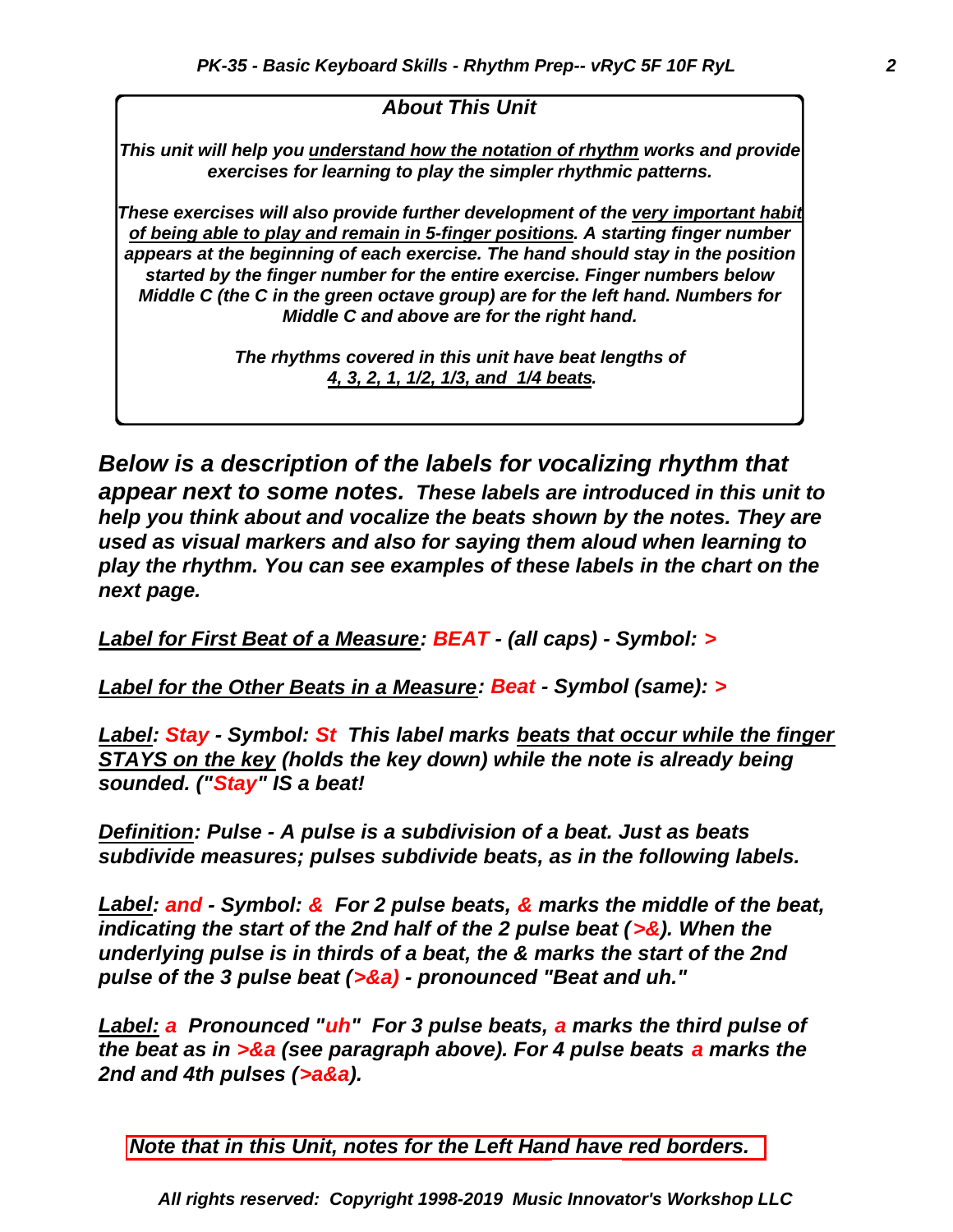### *Relative Time Values in Traditional Rhythm Notation*

 *Rererence Chart With Traditional Rhythm Note Names and Beat Counting Labels In 4/4 time with the quarter note as the beat.\**



*\*Sometimes the half note is a beat long; other times the eighth note is a beat long. When these changes take* place, all of the other note values must be modified on the fly by the performer to maintain the relative beat *lengths of the other notes. This provides great flexibility to the rhythm notation, but many people find it very difficult to learn and use.*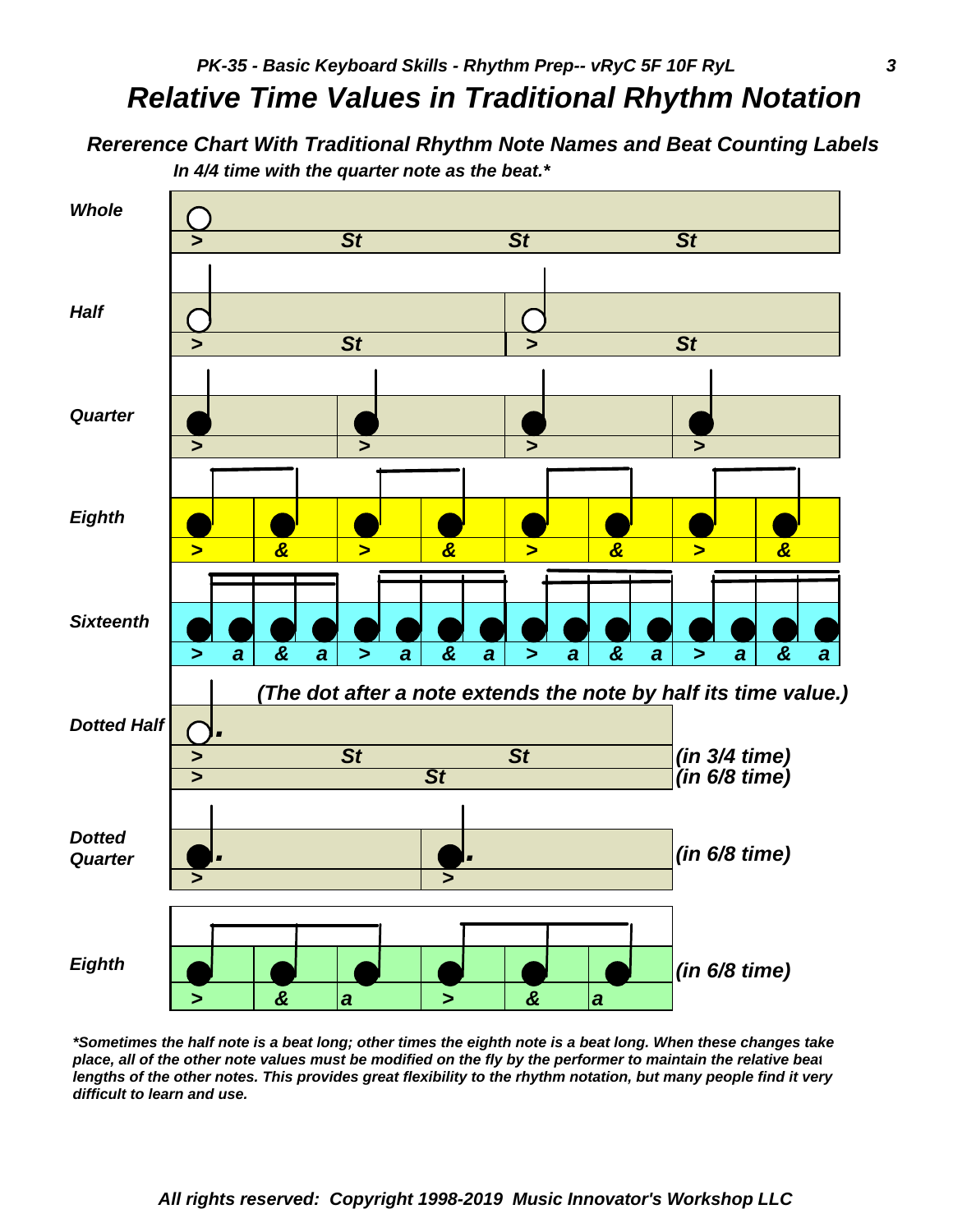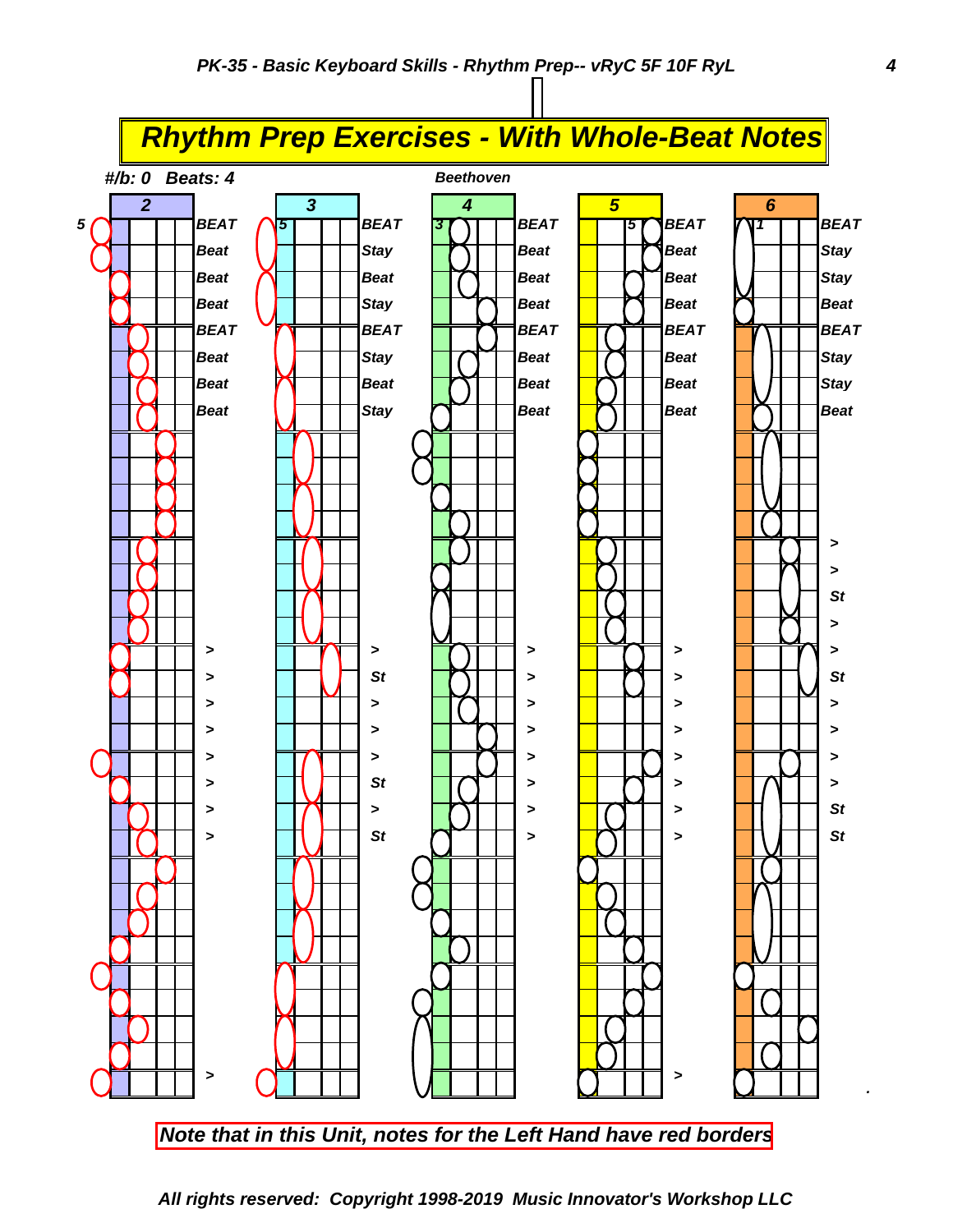#### *Sizes of Measures Compared – Notes Shown*

*Note: The 5-note patterns on these maps show how differently identical sound patterns can look when notated on maps of different sizes and maps with measures of different lengths. The two 4-Beat patterns sound the same and are identical except for the sizes of their notes. They are played identically. The same is true of the two 3-beat patterns. Except for the accents implied by the lengths of the measures, all 5 patterns are played with identical rhythms.*

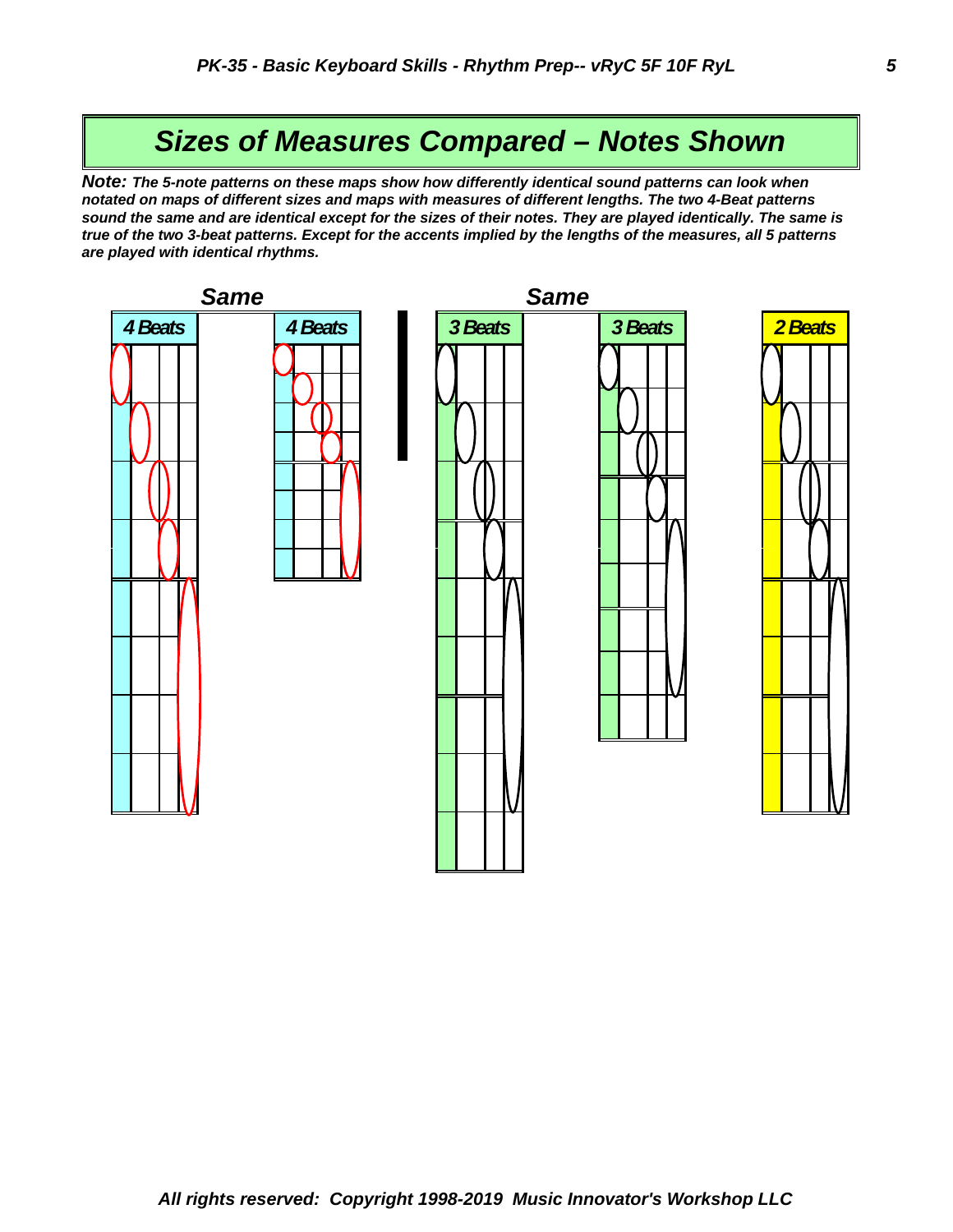

*Colored Highlights for Notes With Beat Fractions*

*<sup>&</sup>gt;> Yellow - Notes with 1/2 beat are highlighted with yellow.*

*<sup>&</sup>gt;> Green - Notes with 1/3 beat are highlighted with green (next page).*

*<sup>&</sup>gt;> Blue - Notes with 1/4 beat are highlighted with blue.*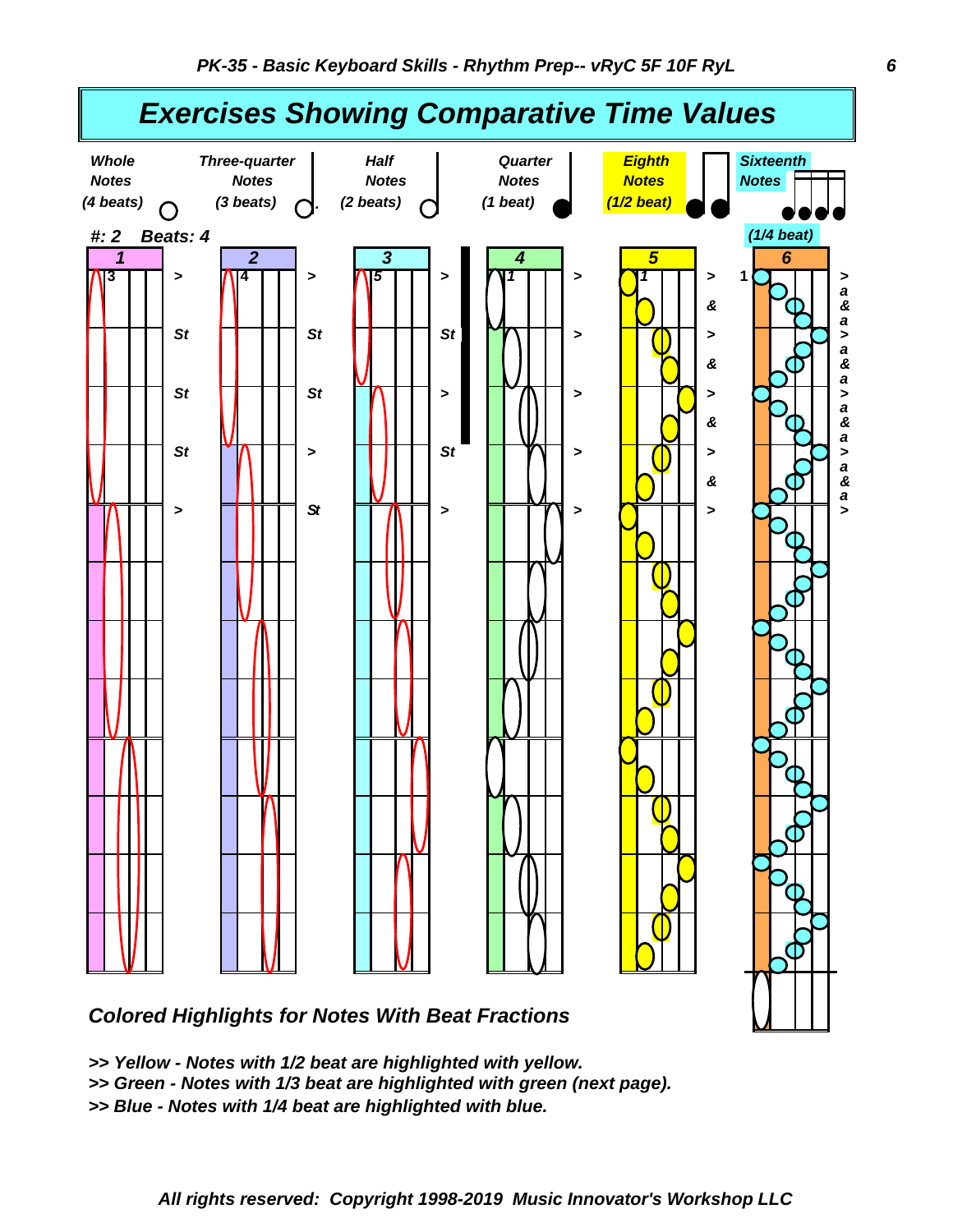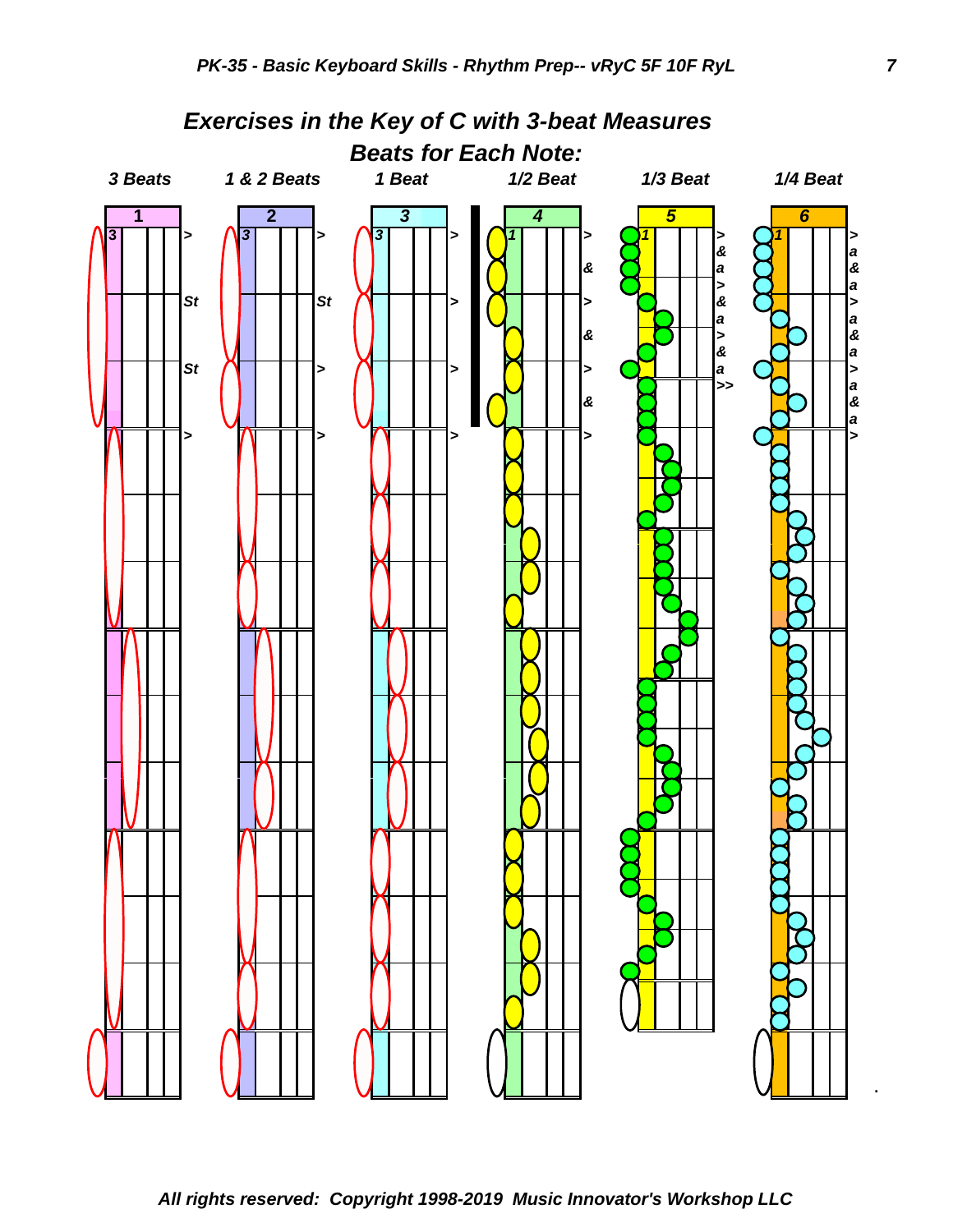

*Exercises in the Key of Db with 3-beat Measures* 

**.**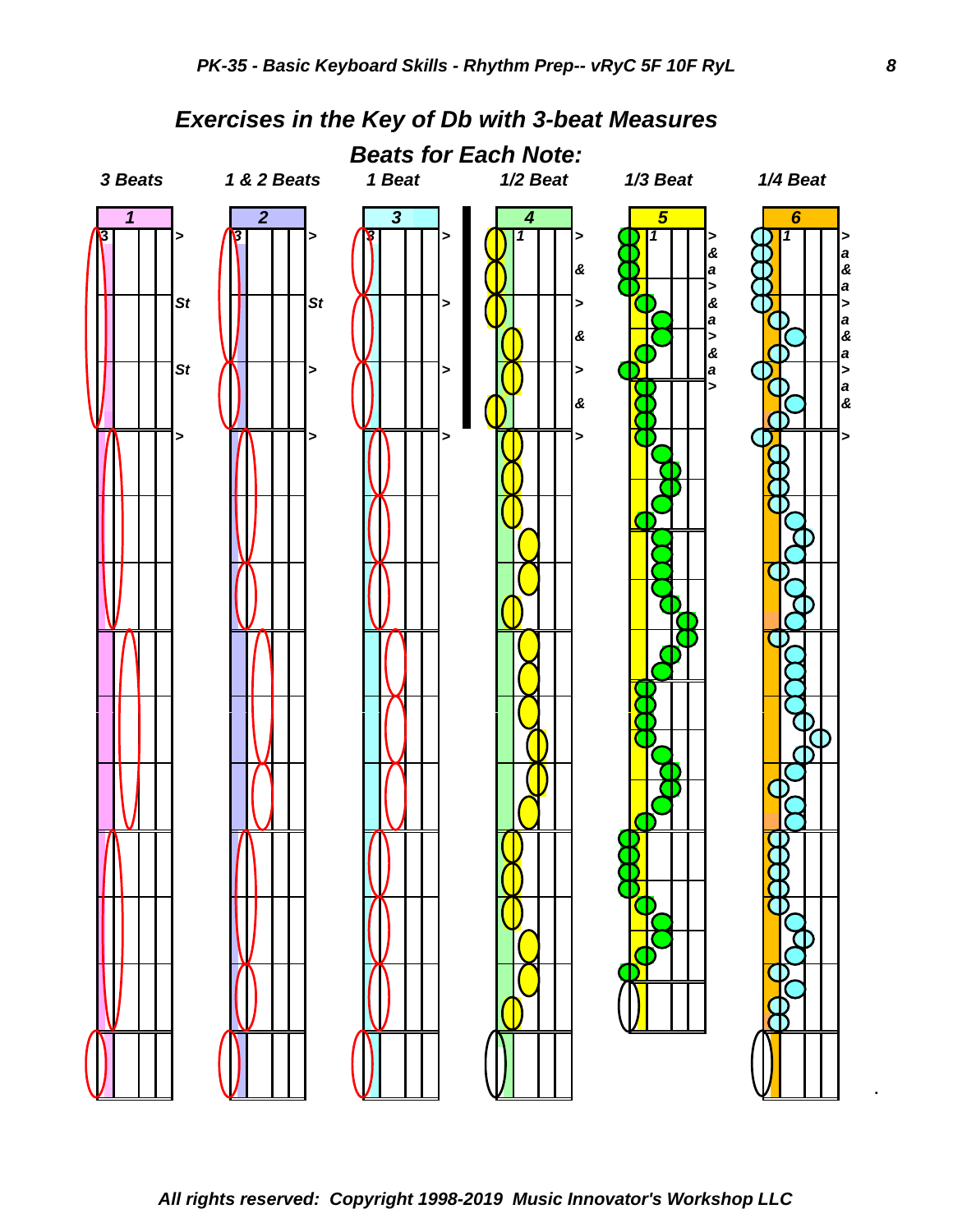## *Exercises With Half-Beat Fractions*

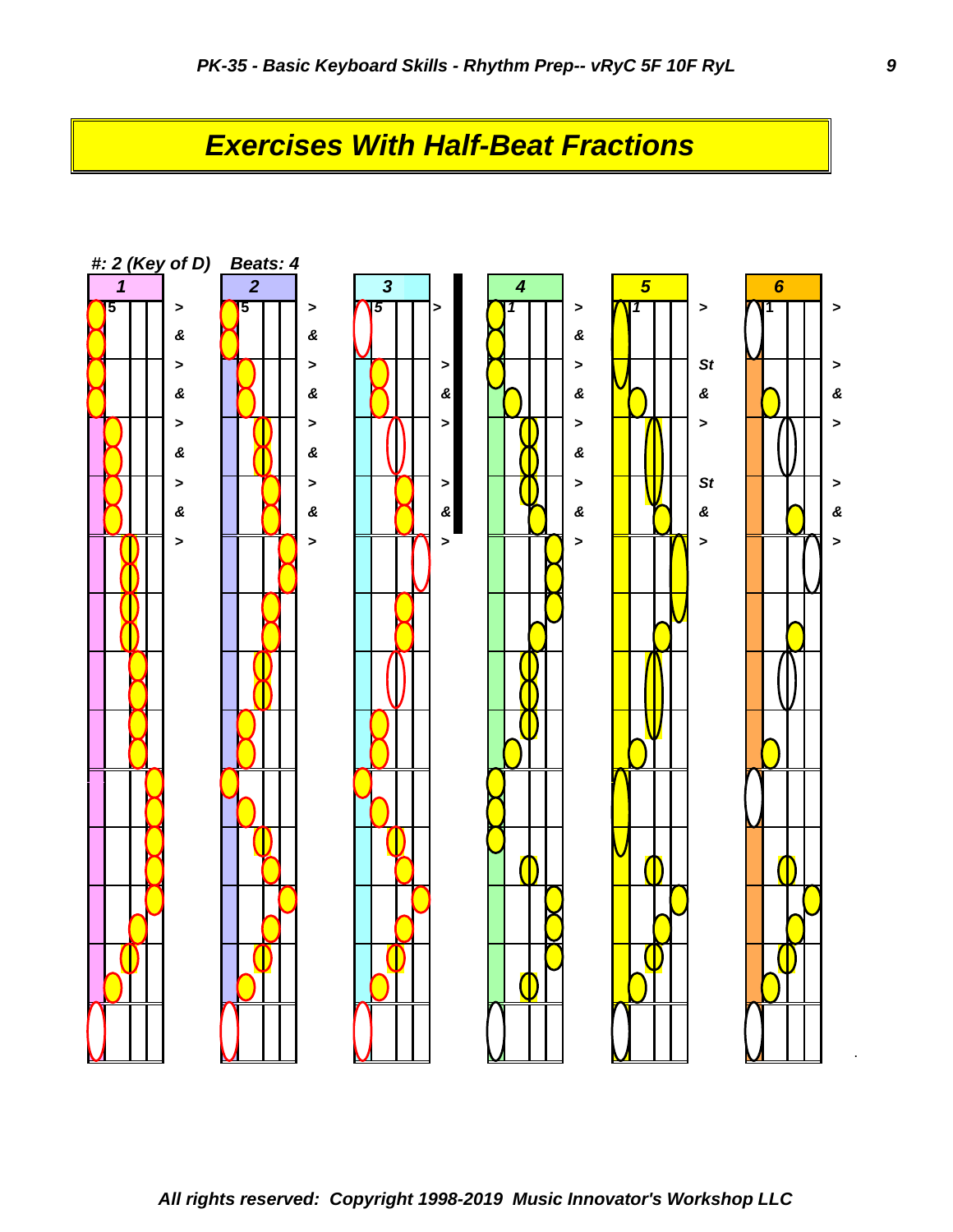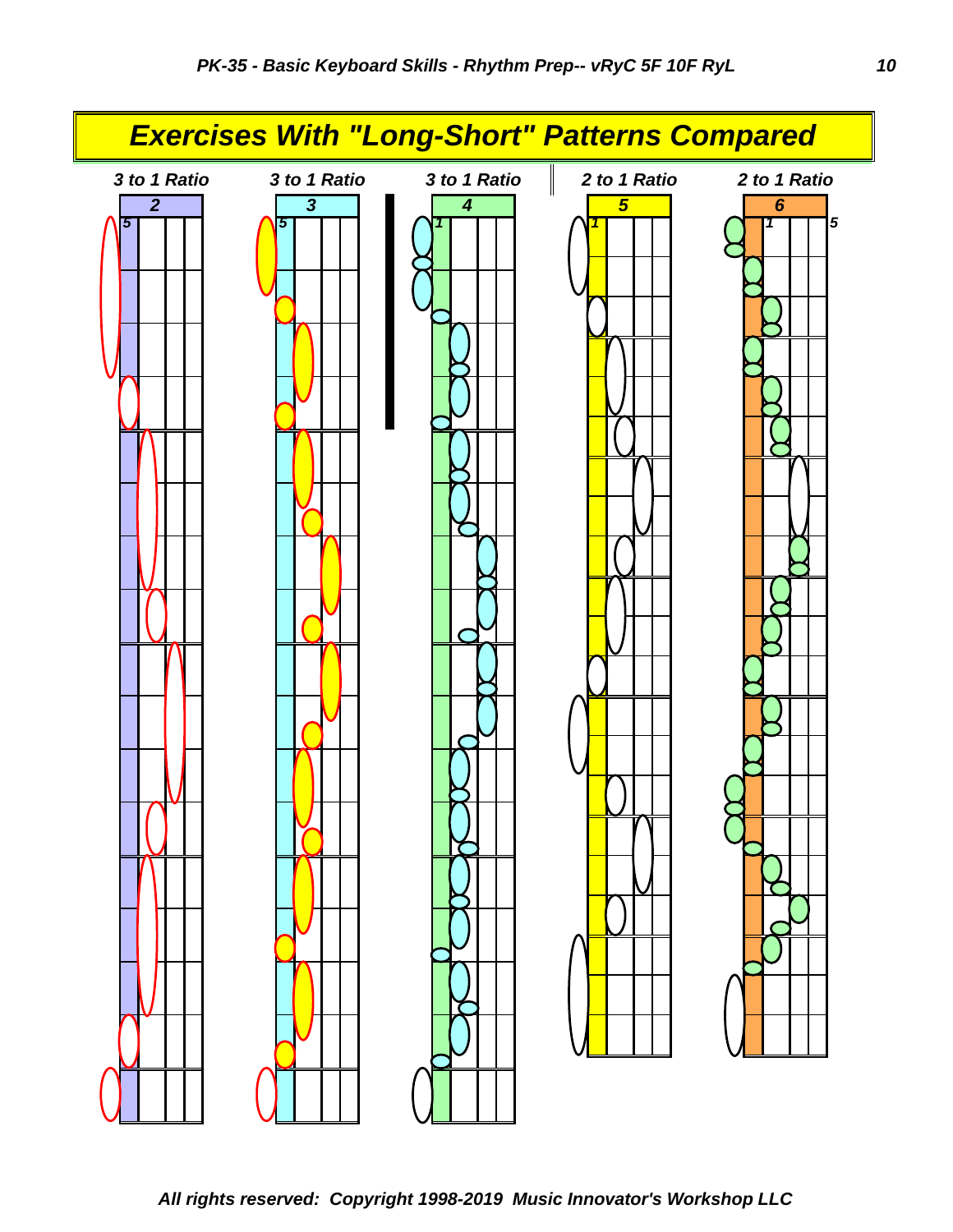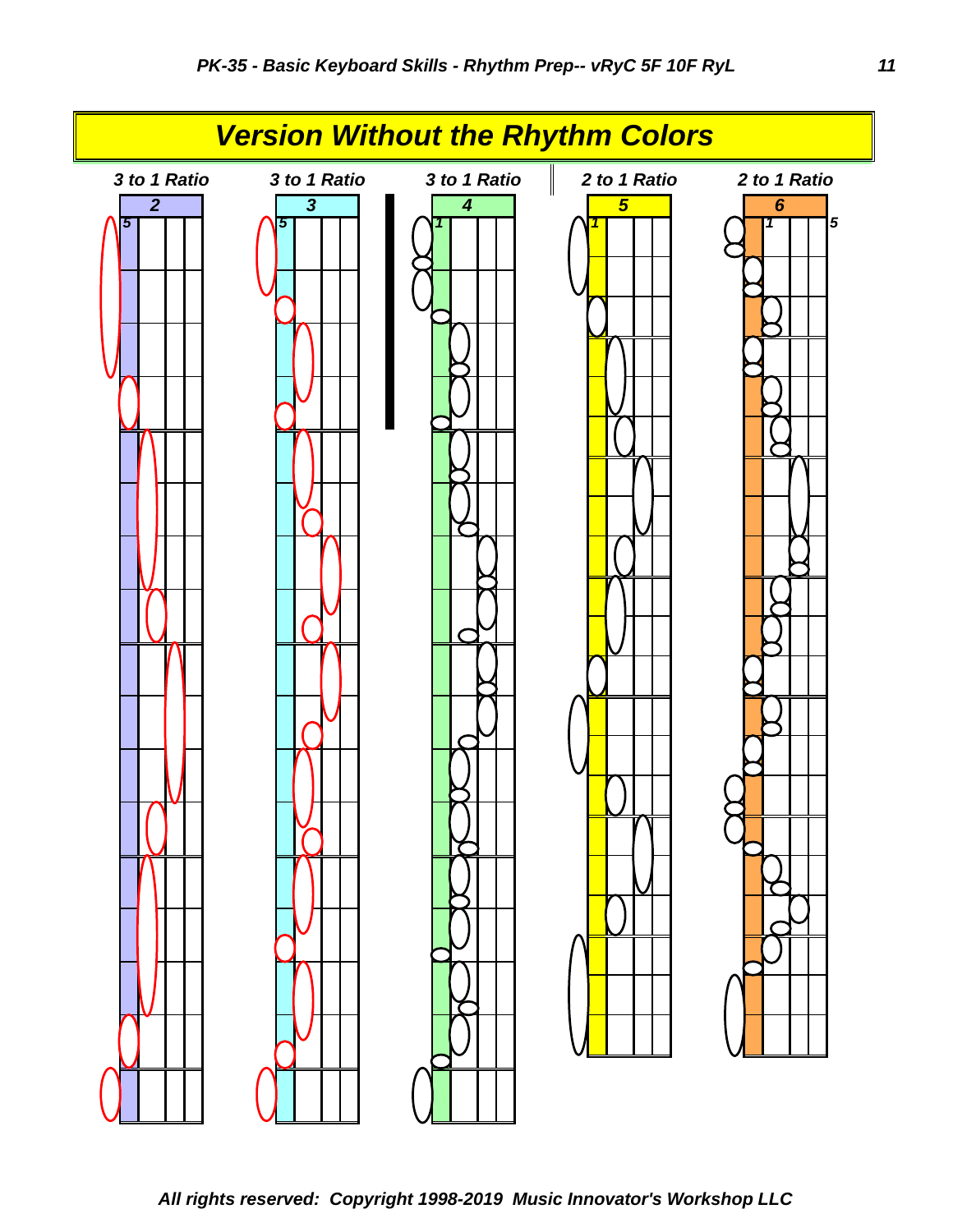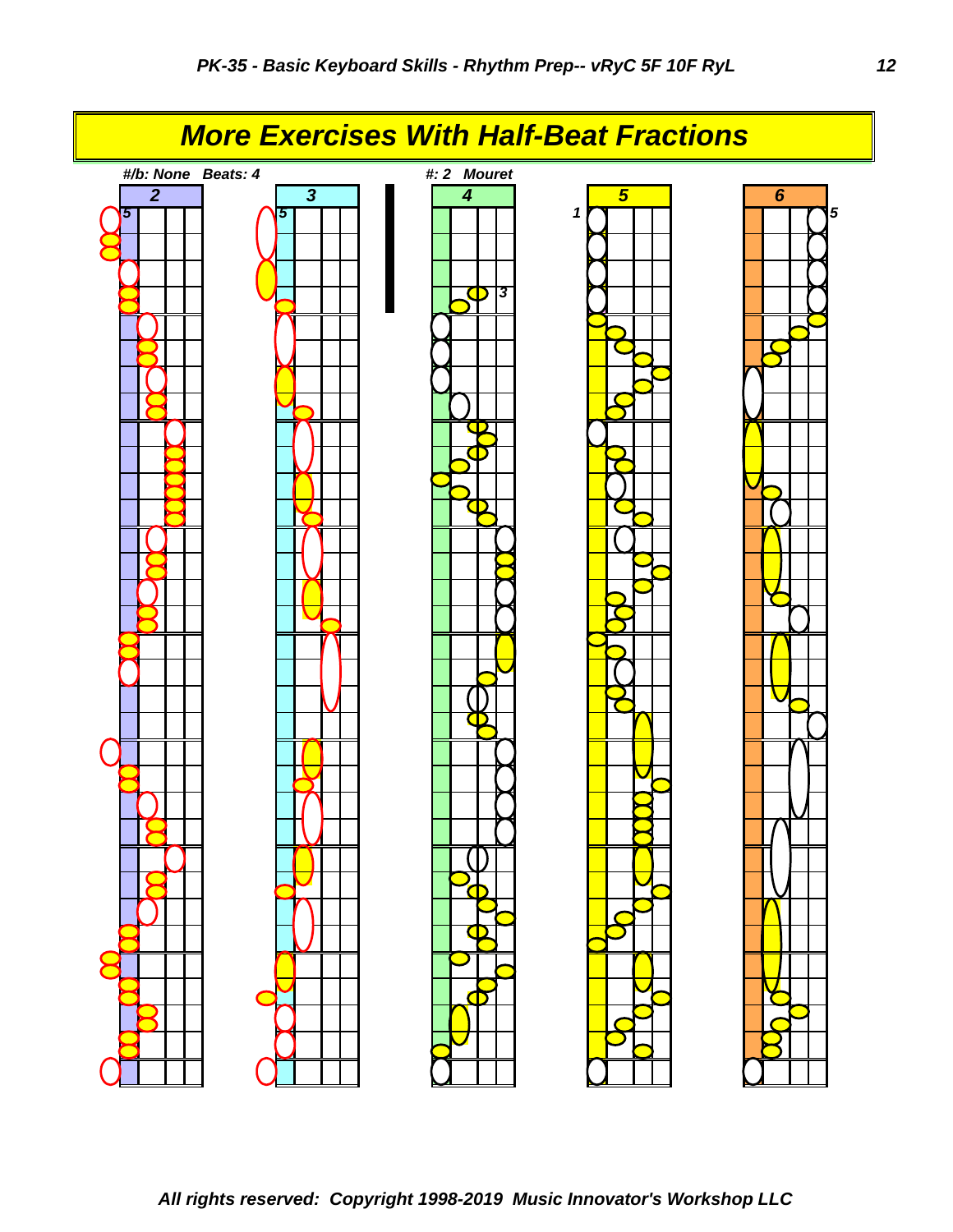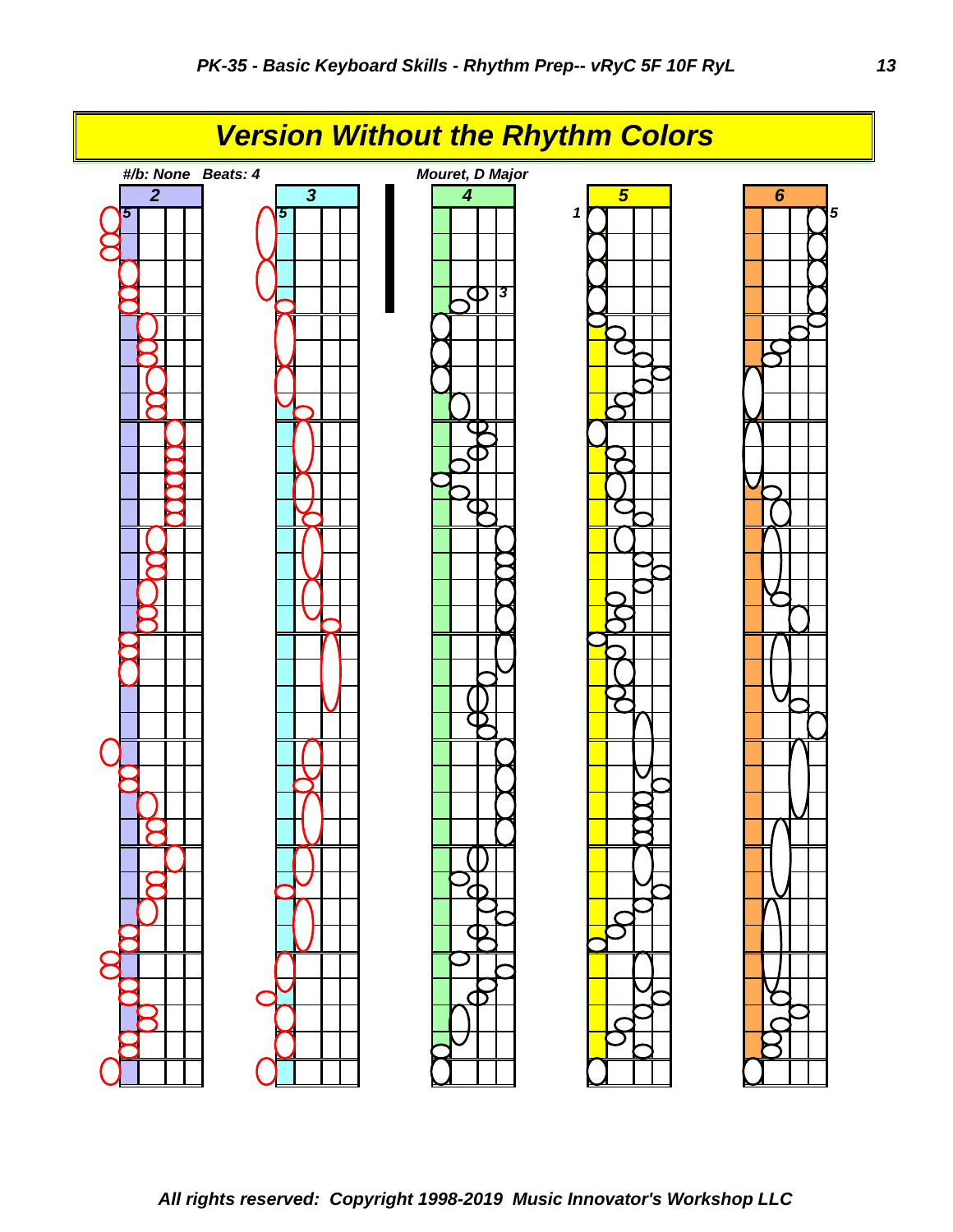# *Exercises With Quarter Beat Fractions*

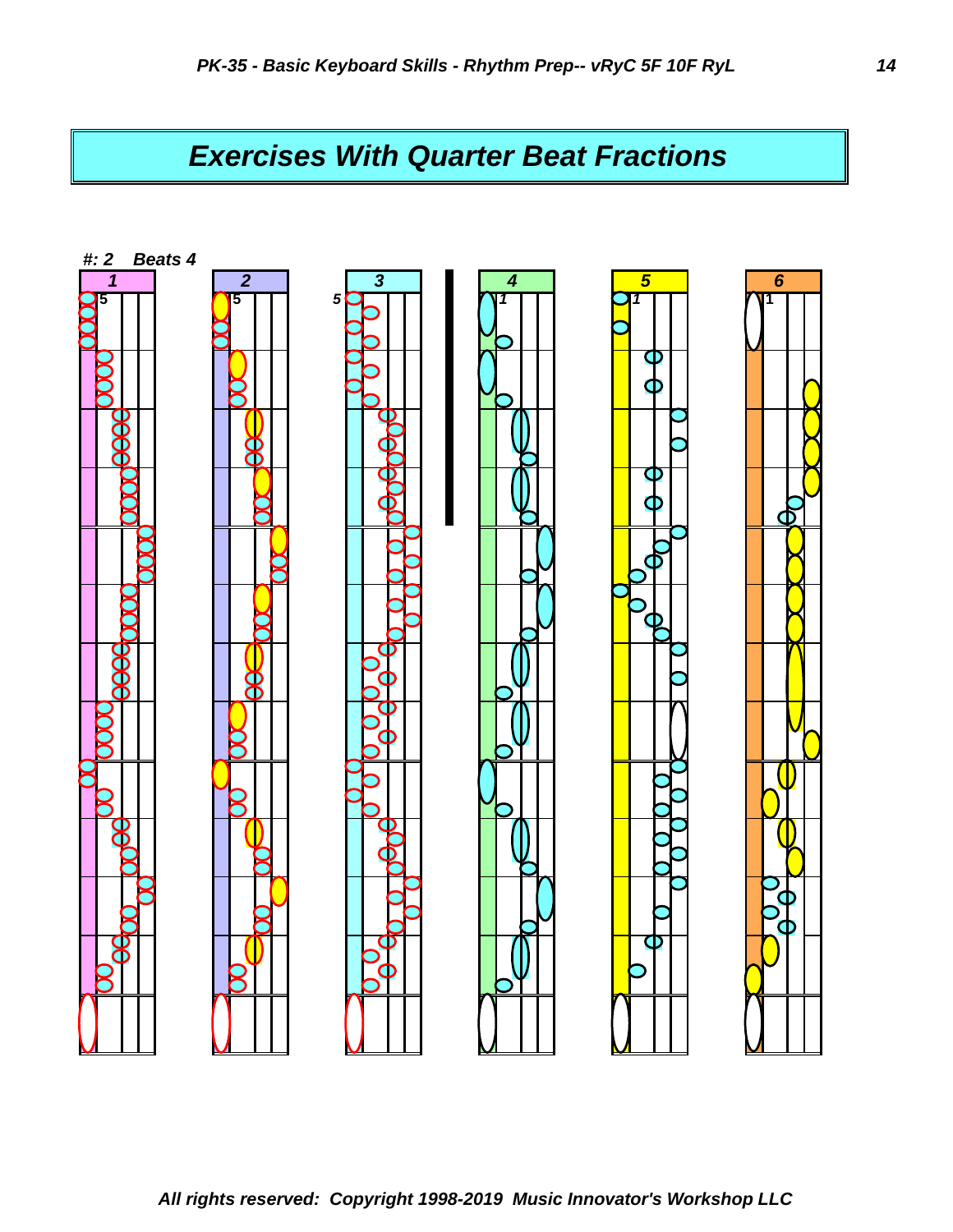# *Version Without the Rhythm Colors*

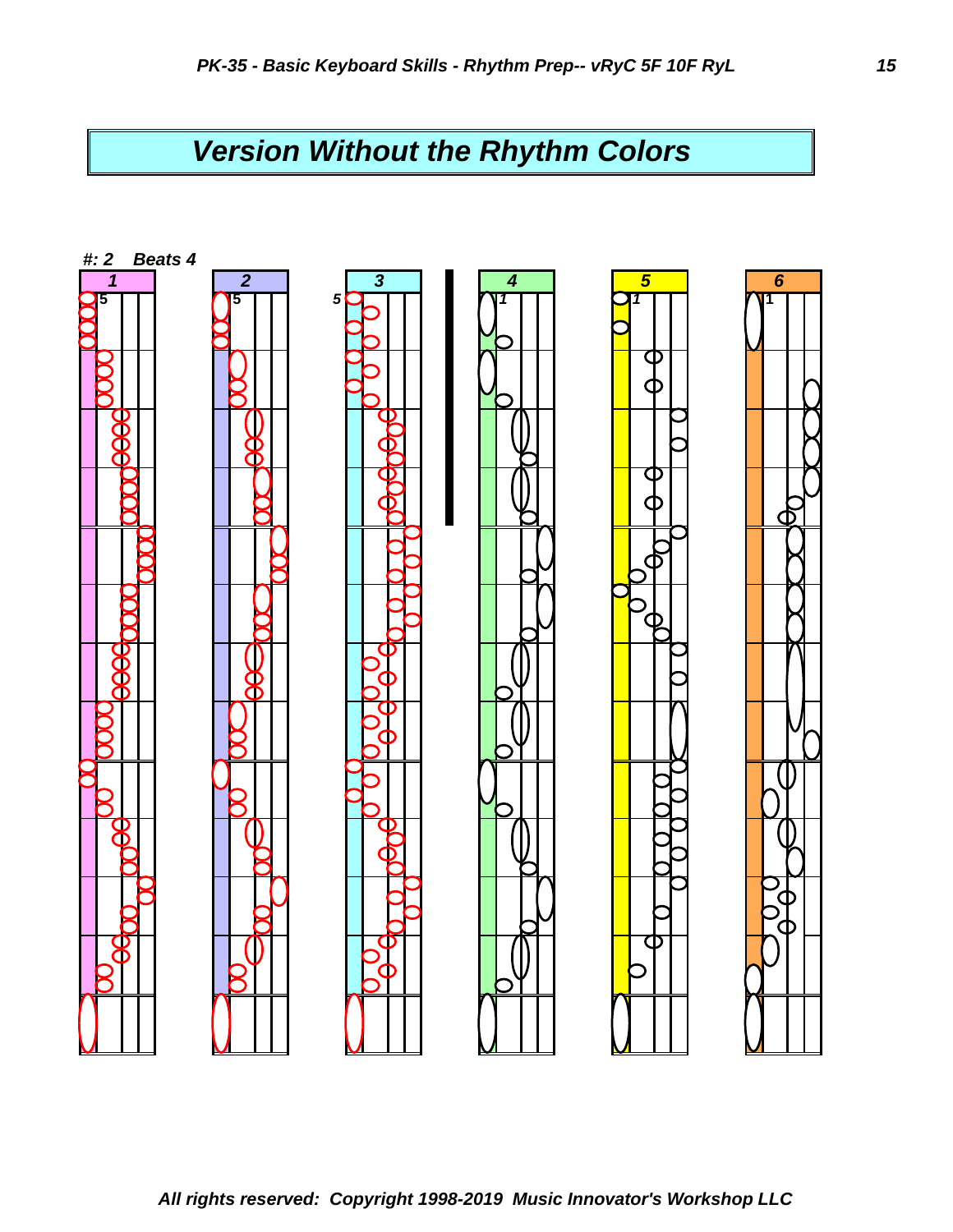*On this and the following pages you will find examples of familiar songs that demonstrate and compare common rhythm patterns. The songs on these pages are based on 10F (ten-finger) hand positions. The left hand is indicated by the red borders of the LH notes.*

*In addition to the rhythm shown by the notes, vocalizing rhythm labels are shown to the left of each note. Measures that include fractional-beat notes are color coded. This is intended to highlight the similarities among the rhythms of the measures including fractional-beats shown on the page. The measures with matching rhythms are shown with matching colors. (See the next page.)*

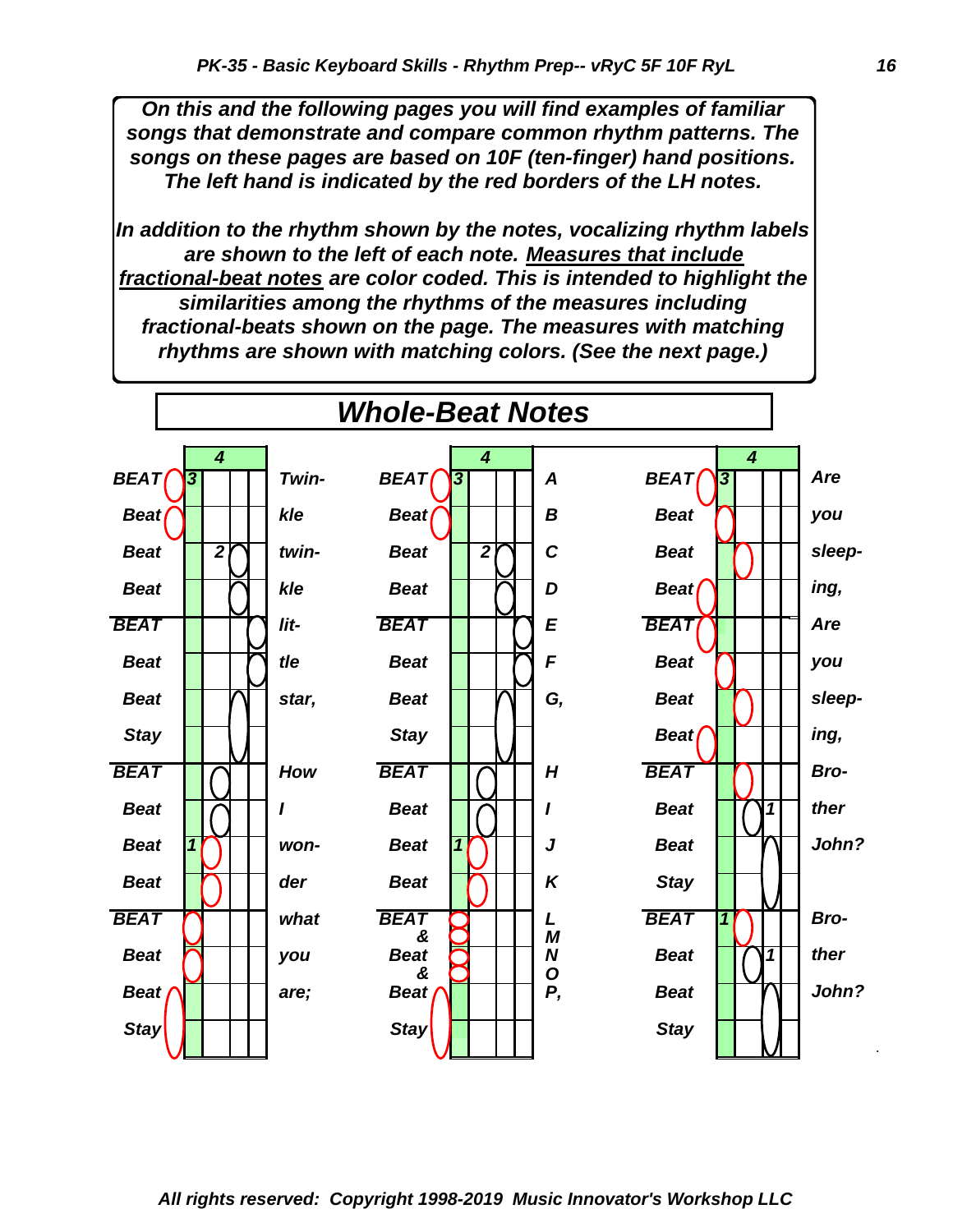# *Half-Beat Note Pairs*



.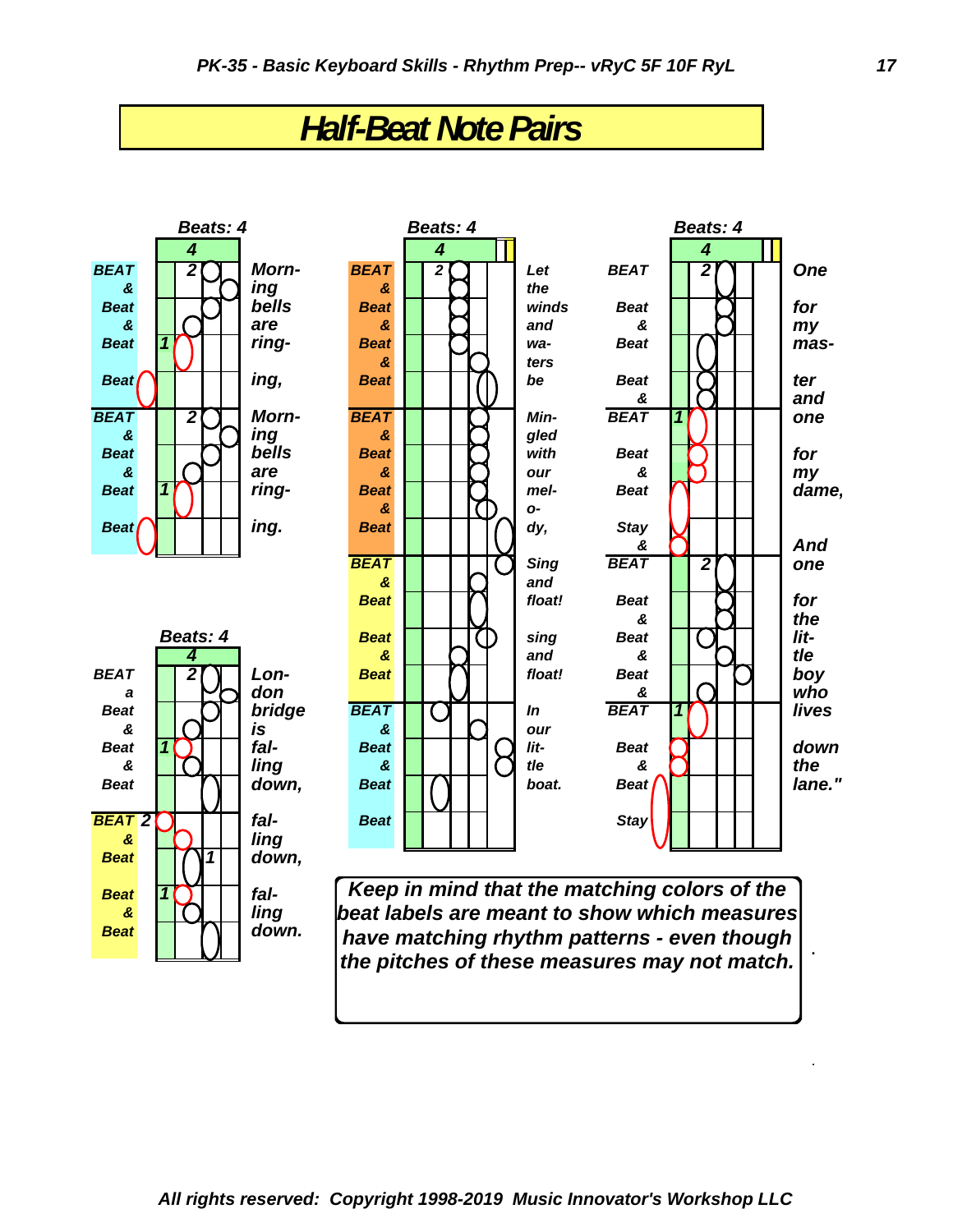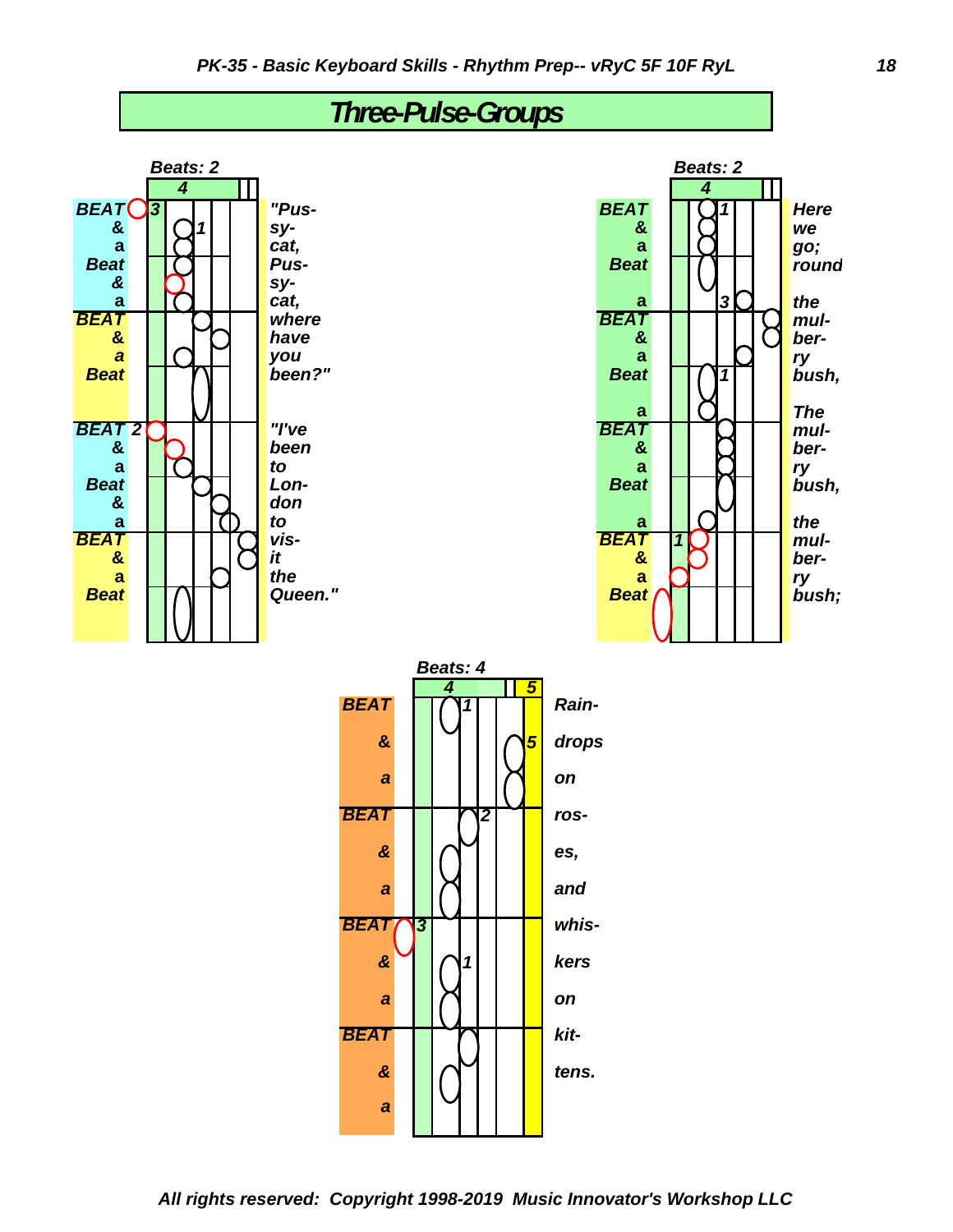## *Four-Pulse Groups*

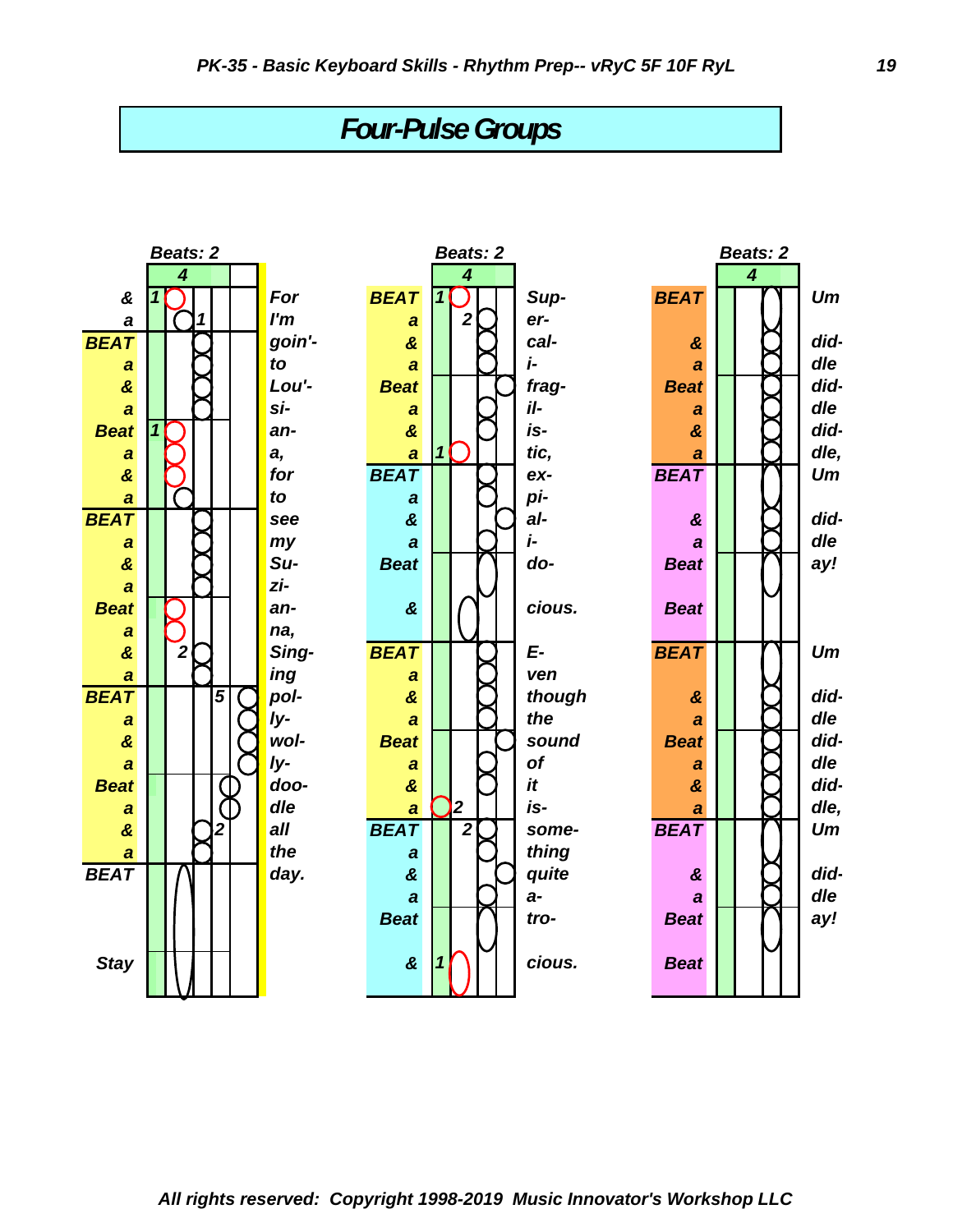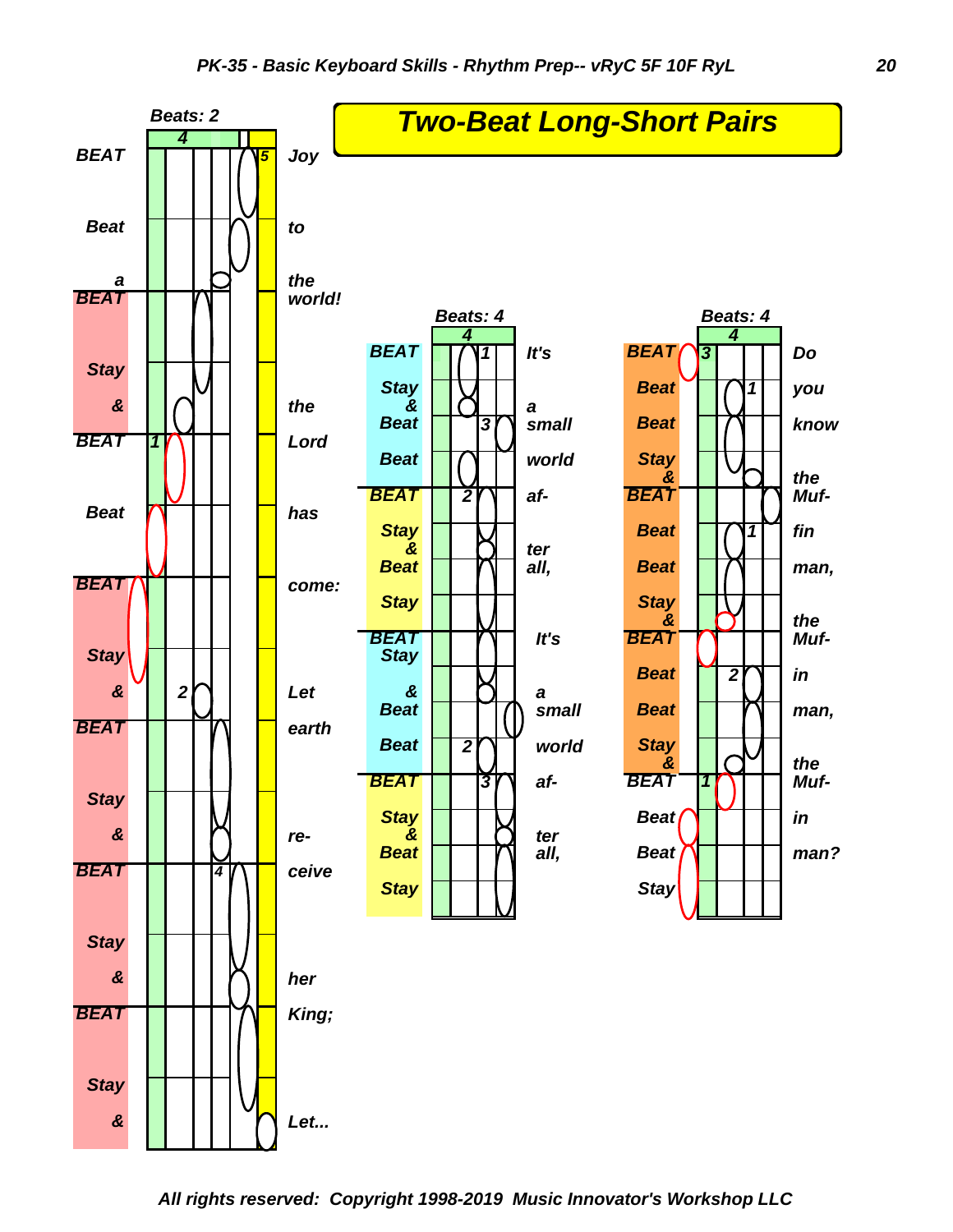

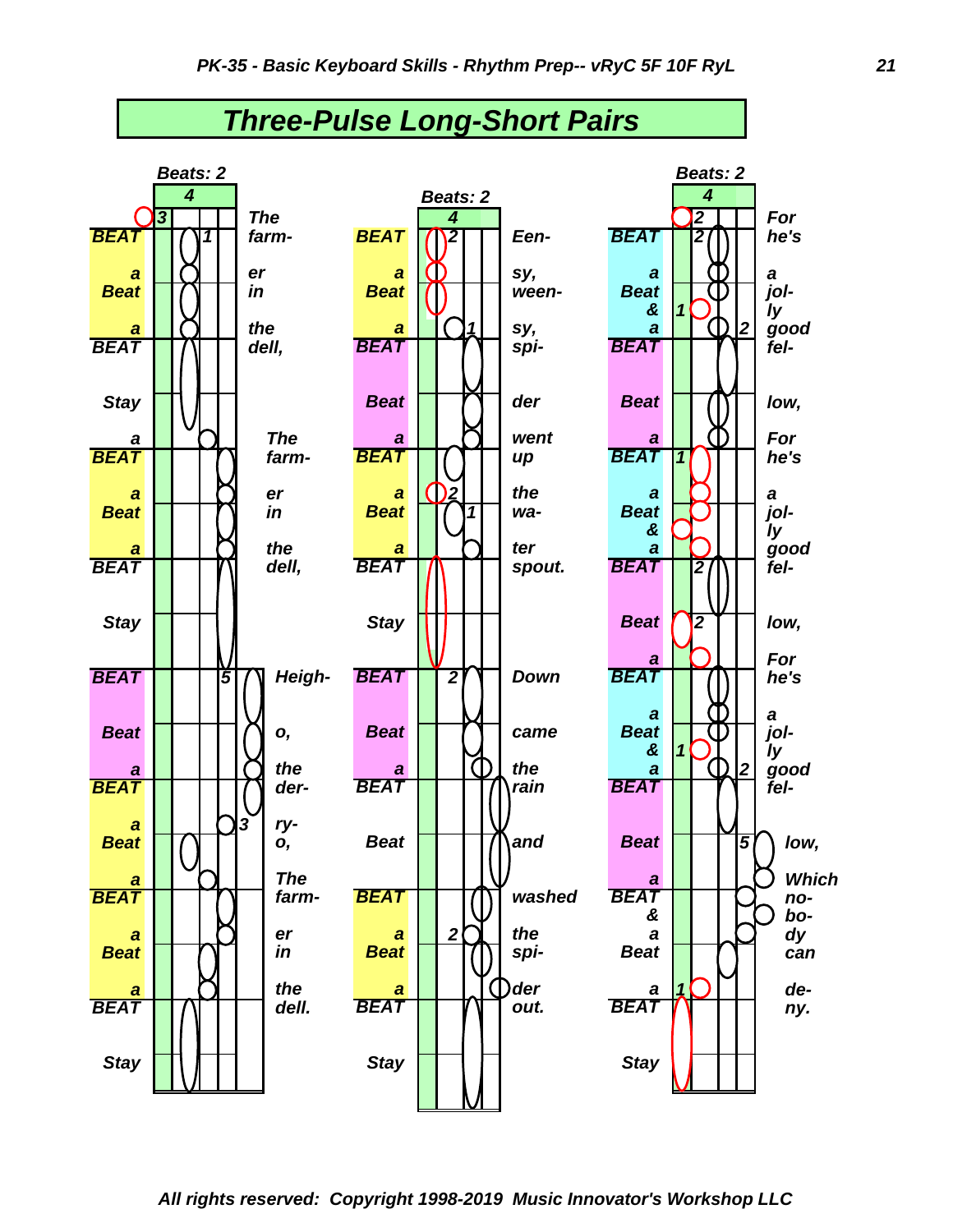### *Four-Pulse Long-Short Pairs*

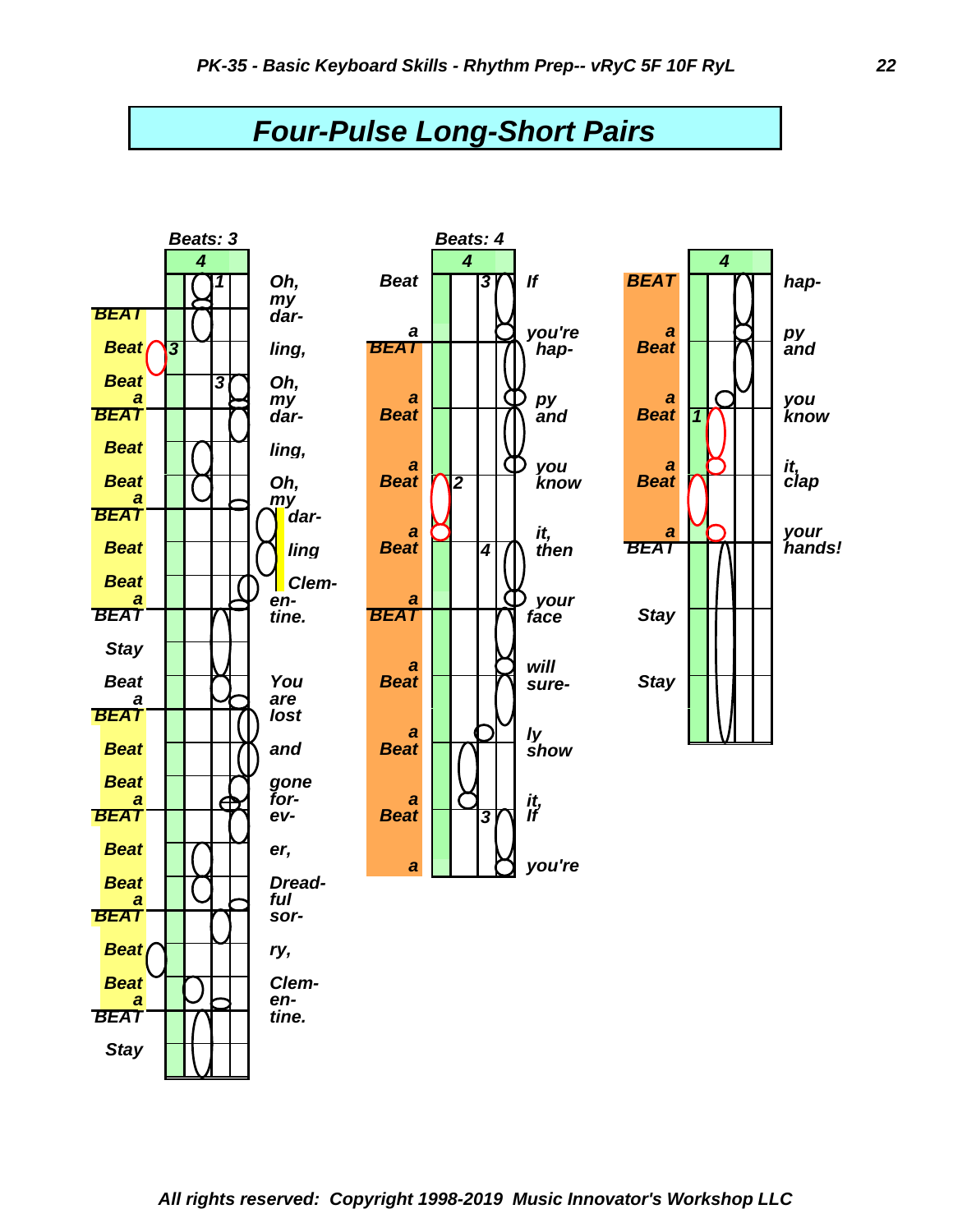## *Half Beat Grouped With Two Quarter Beats*



*Beats: 4*